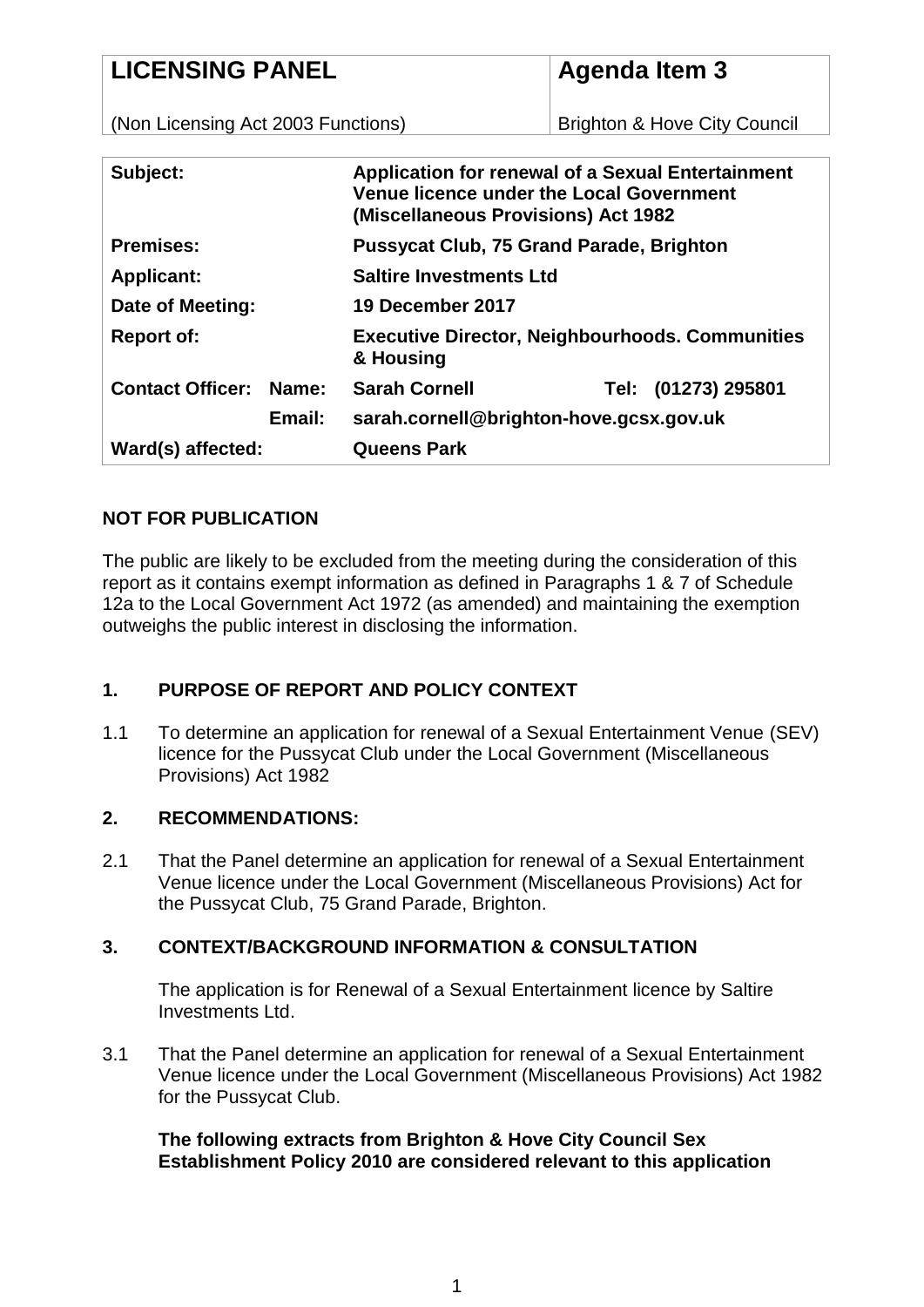- 3.2 The Council has a duty to promote equality, consider crime and disorder and ensure fair and rational determination of applications. The policy will apply to all applications for sex establishment licences. There are 3 categories of sex establishments:
	- Sex shops
	- Sex cinemas
	- Sexual entertainment venues

Sex establishments are defined and regulated by Schedule 3 of the Local Government (Miscellaneous Provisions) Act 1982 ('the Act') as amended by the Policing and Crime Act 2009. Brighton & Hove City Council adopted the amended provisions of Schedule 3 of the Act on the 15th July 2010. Sex Establishment Policy attached at Appendix A.

**General principles** – all sex establishments: Each application for a grant, renewal or transfer of a licence will be considered on its individual merits subject to the principles and approach set out in the policy. The policy will be kept under review.

- 3.3 Existing SEV licence attached at Appendix B.
- 3.4 Renewal application received 23.10.17 attached at Appendix C.
- 3.5 A licence will not normally be granted or renewed in the following circumstances: (a) that the applicant is unsuitable to hold the licence by reason of having been convicted of an offence or for any other reason.

(b) that if the licence were to be granted or renewed the business to which it relates would be managed by or carried on for the benefit of a person other than the applicant, who would be refused the grant or renewal of such a licence if he made the application himself.

The policy states the following regarding Renewals:

Licences will normally be renewed unless circumstances have changed. The following matters would be taken into account:-

(a) levels of recorded crime and disorder linked to the licensed premises;

(b) evidence of a demonstrable impact on neighbours' safety or amenity;

(c) effectiveness of appropriate measures, such as conditions, to mitigate adverse impacts.

Hearing Procedures

• New applications will be determined by Licensing Panel (Non- Licensing Act 2003) (Licensing sub-committee). The usual hearing procedures for Licensing Panel 2003 Act will apply, accommodating provisions for objectors set out in paragraphs 9 of Schedule 3 to Local Government (Miscellaneous Provisions) Act 1982 concerning the objectors' names and addresses.

- Applicant and objectors will have an opportunity to be heard.
- A notice of hearing will be sent to all parties.

• Renewal applications will normally be granted unless circumstances have changed (see 3.6 above). The Head of Regulatory Services has delegated authority to determine renewal applications.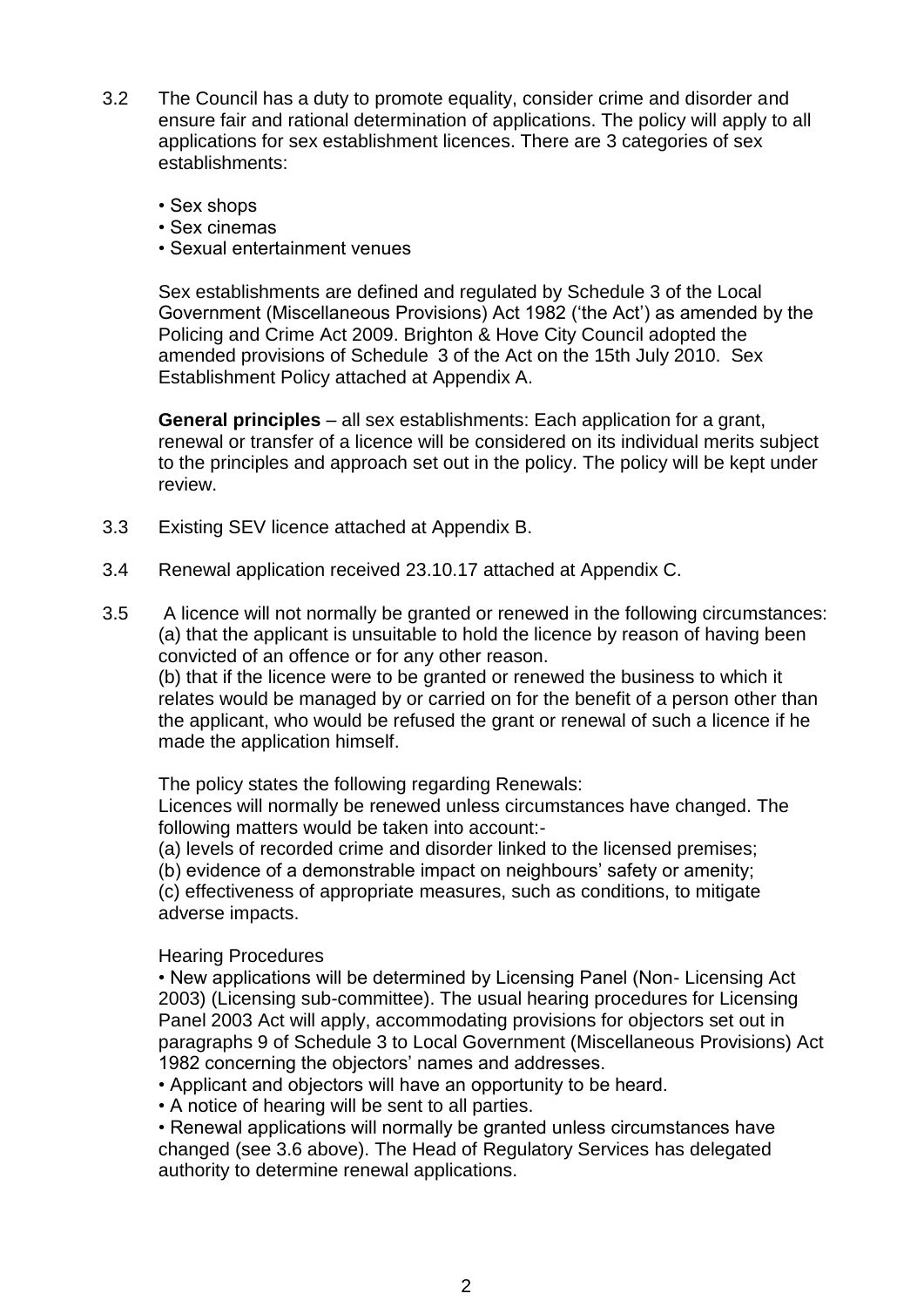• Where there is any possibility that an application may be refused, the applicant must be given the opportunity to be heard by the Licensing Panel. • Any reasons for refusal will be notified orally as soon as possible and in a written statement within 7 days.

#### **4. CONSULTATION**

- 4.1 A representation was received from Sussex Police on the grounds being that the named person who will be responsible for the management of the licenced premises, Mr Kenneth McGrath (Designated Premises Supervisor), has been convicted of an offence under Section 47 of the Sexual offences Act 2003.
- 4.1 On receipt of the police objection (Appendix D) the details were sent to the applicant.

#### **5. FINANCIAL & OTHER IMPLICATIONS:**

Financial Implications:

5.1 N/A

*Finance Officer Consulted Date:* 

Legal Implications:

5.2 Schedule 3 of the Local Government (Miscellaneous Provisions) Act 1982 governs sex establishments. The panel must determine this application having regard to all relevant factors and the rules of natural justice.

*Lawyer Consulted: Rebecca Sidell Date:* 

Equalities Implications:

5.3 N/A

Sustainability Implications:

5.4 N/A

#### **SUPPORTING DOCUMENTATION**

#### **Appendices:**

- 1. Appendix A Sex Establishment Policy and Conditions for Sex Establishments
- 2. Appendix B Existing SEV licence
- 3. Appendix C Renewal application